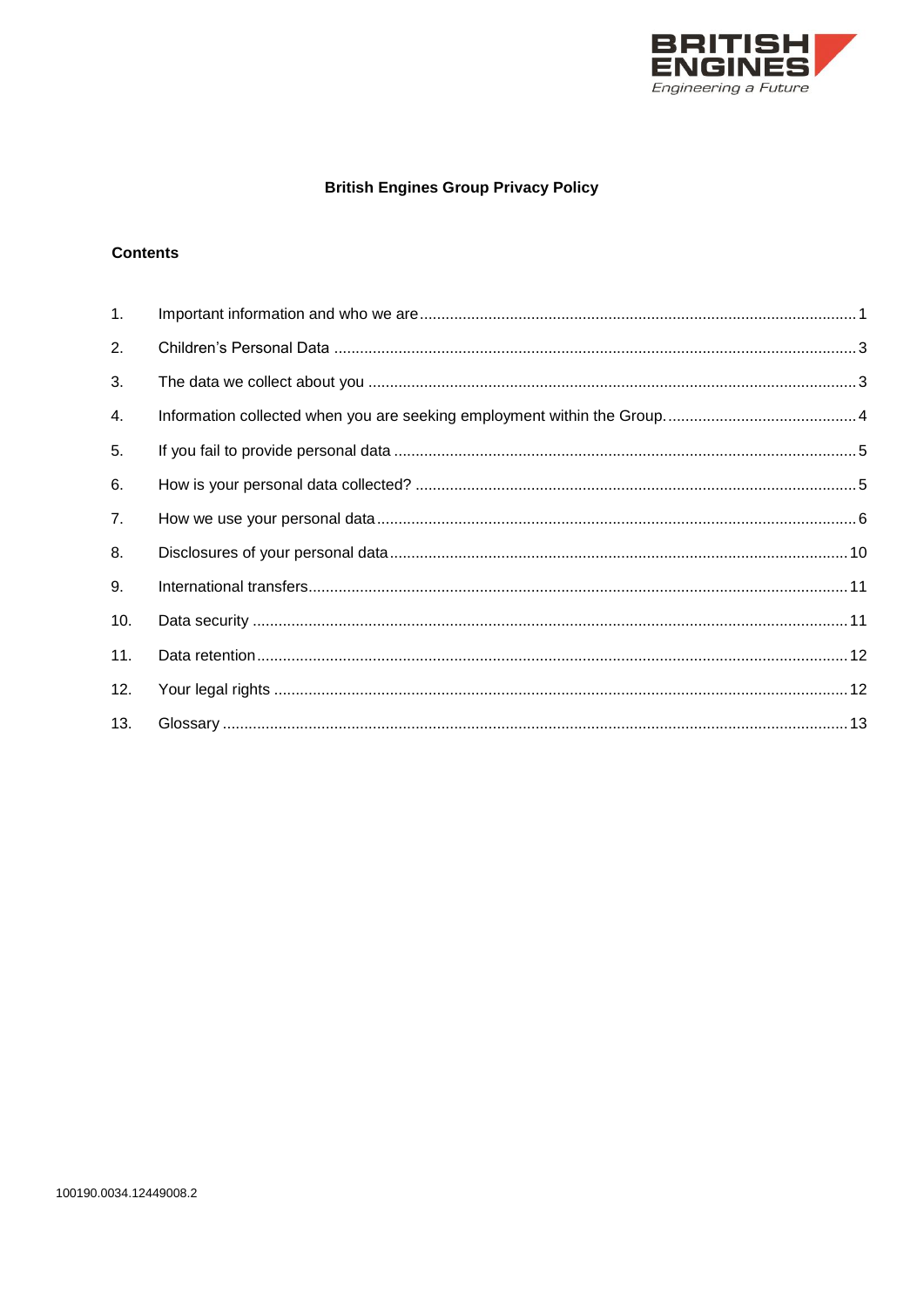

## **Introduction**

Welcome to the British Engines Group privacy notice. The companies contained within the "Group" are detailed in the Glossary. This privacy notice covers communications between you and any member of the Group. This may be via the website or in direct communications.

The Group respects your privacy and is committed to protecting your personal data. This privacy notice will inform you as to how we look after your personal data when you visit our website (regardless of where you visit it from), or otherwise provide personal data to any company in the Group. It will also tell you about your privacy rights and how the law protects you.

This privacy notice is divided into sections so you can move to the specific sections detailed above in the contents table. Please also use the Glossary to understand the meaning of some of the terms used in this privacy notice.

#### <span id="page-1-0"></span>**1. Important information and who we are**

## **Purpose of this privacy notice**

This privacy notice aims to give you information on how the Group collects and processes your personal data either (a) through your use of our websites, including any data you may provide through our websites when you sign up to our newsletter, purchase a product or service; or (b) via any other communication with the Group such as letter, email or telephone call.

It is important that you read this privacy notice together with any other privacy notice or fair processing notice we may provide on specific occasions when we are collecting or processing personal data about you, so that you are fully aware of how and why we are using your data. This privacy notice supplements the other notices and is not intended to override them.

# **Controller**

For the purposes of UK and Group dealings, British Engines (UK) Limited is the overarching data controller.

For the purpose of managing our relationship with you we may share personal data with the other legal entities within the Group. This is necessary for our legitimate interests of keeping our records up to date and may be necessary to ensure that we can comply with legal obligations. Certain legal entities within the Group perform services, particularly marketing services, on behalf of other legal entities within the Group.

<span id="page-1-1"></span>The Group's Company Secretary and Legal Counsel (**CoSec**) is responsible for overseeing questions in relation to this privacy notice. If you have any questions about this privacy notice, including any requests to exercise your legal rights, please contact the CoSec using the contact details below.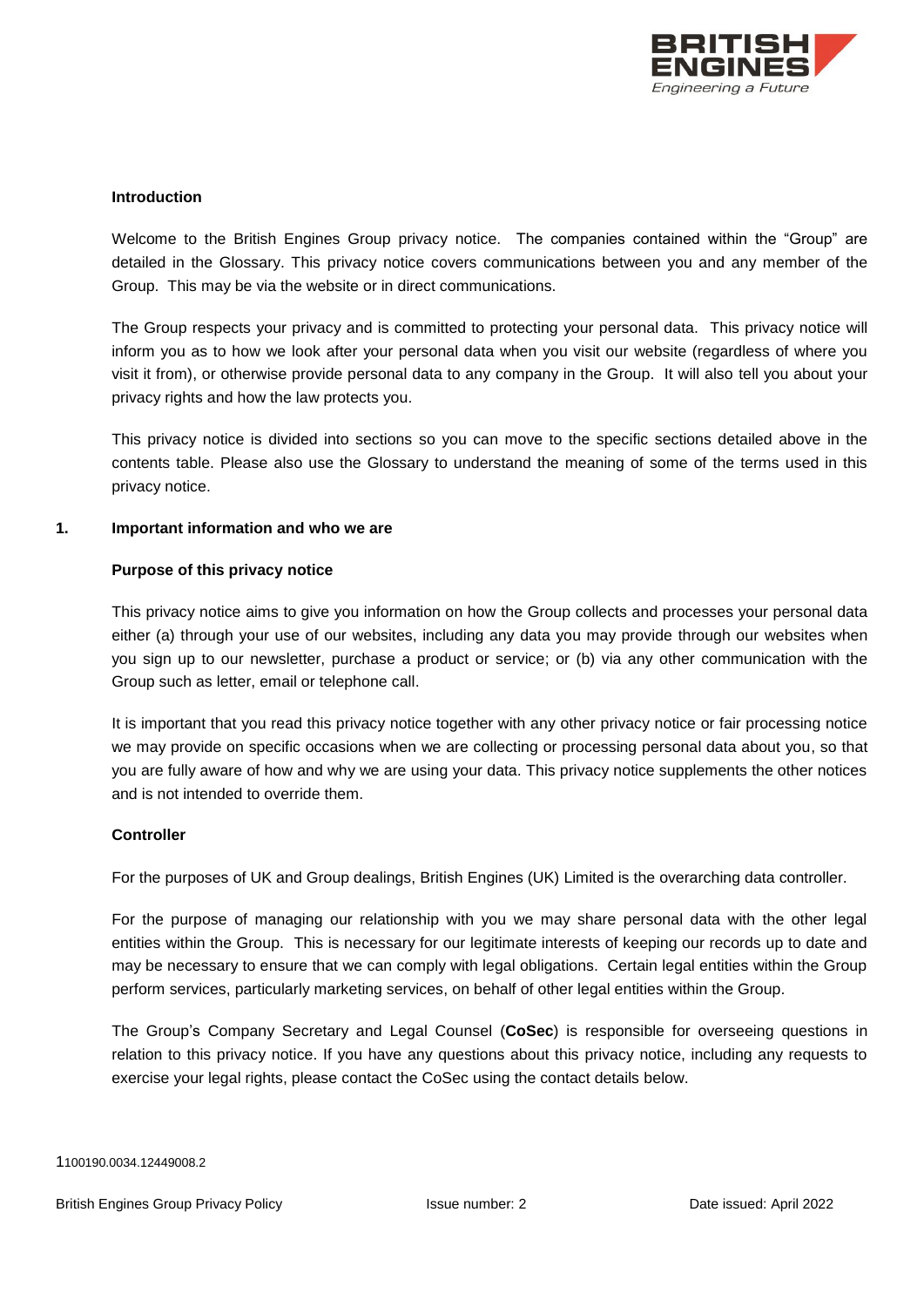

# **Contact details**

Name or title of contact: Company Secretary and Legal Counsel

Email address: compliance@britishengines.com

Postal address: 11 Glasshouse Street, St Peters, Newcastle upon Tyne, NE1 6BS

Telephone: 0191 204 3600

You have the right to make a complaint at any time to the Information Commissioner's Office (**ICO**), the UK supervisory authority for data protection issues [\(www.ico.org.uk\)](http://www.ico.org.uk/) or in respect of European processing, the competent German data protection authority.

We would, however, appreciate the chance to deal with your concerns before you approach the ICO and/or competent German data protection authority, so please contact us in the first instance.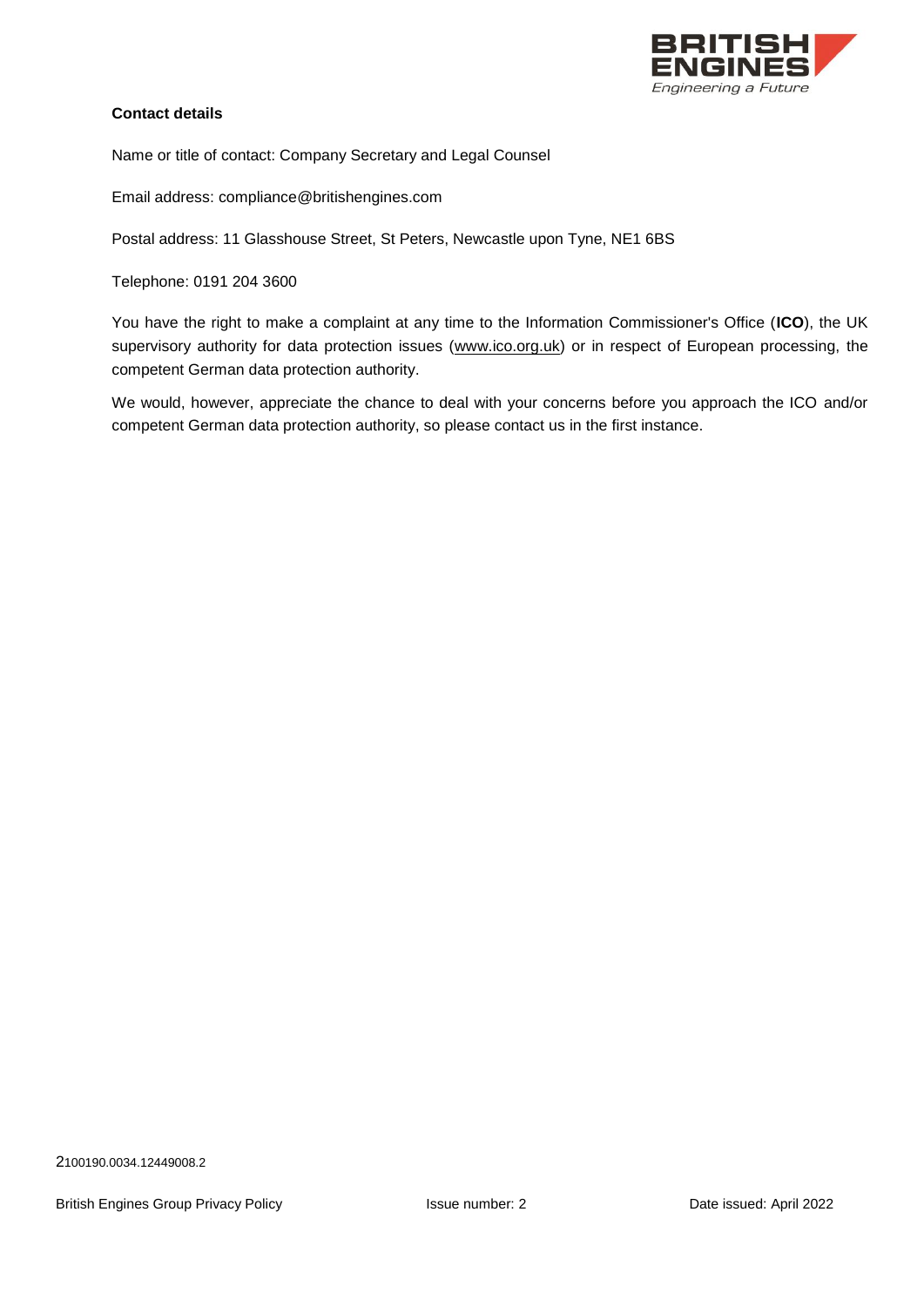

## **Changes to the privacy notice and your duty to inform us of changes**

This version was last updated in May 2021; hard copies can be obtained by contacting us at compliance@britishengines.com.

It is important that the personal data we hold about you is accurate and current. Please keep us informed if your personal data changes during your relationship with us.

## **Third-party links**

Websites operated by the Group may include links to third-party websites, plug-ins and applications. Clicking on those links or enabling those connections may allow third parties to collect or share data about you. We do not control these third-party websites and are not responsible for their privacy statements. When you leave websites operated by the Group, we encourage you to read the privacy notice of every website you visit.

#### <span id="page-3-0"></span>**2. Children's Personal Data**

There are certain areas of this website, relating to Group apprenticeship schemes and training opportunities, that may be of interest to children and those areas are intended to provide information to such children.

We do not collect data relating to children via the website but may process data if it is provided to us directly by the individual, its parent or guardian, or if it is provided to us from our third party training providers. Processing of personal data of children is processed either with consent, but in most instances would only be processed for the legitimate interests of the business or as it is necessary for the performance of a contract. The purpose of any communication or processing would be to provide training information, information on apprenticeships, providing work placements or information about work placements, or future employment opportunities.

When we communicate directly with anyone we understand to be a child (and wanting the Group to process their details, e.g. to receive information on future job or training opportunities) we will provide them with the data protection notice attached at Annex 1 to this policy.

#### <span id="page-3-1"></span>**3. The data we collect about you**

Personal data, or personal information, means any information about an individual from which that person can be identified. It does not include data where the identity has been removed (anonymous data).

We may collect, use, store and transfer different kinds of personal data about you which we have grouped together as follows:

- **Identity Data** includes first name, maiden name, last name, username or similar identifier, marital status, title, date of birth and gender.
- **Contact Data** includes billing address, delivery address, email address and telephone numbers.
- **Financial Data** includes bank account and payment card details.

3100190.0034.12449008.2

British Engines Group Privacy Policy **Issue 19th** Issue number: 2 Date issued: April 2022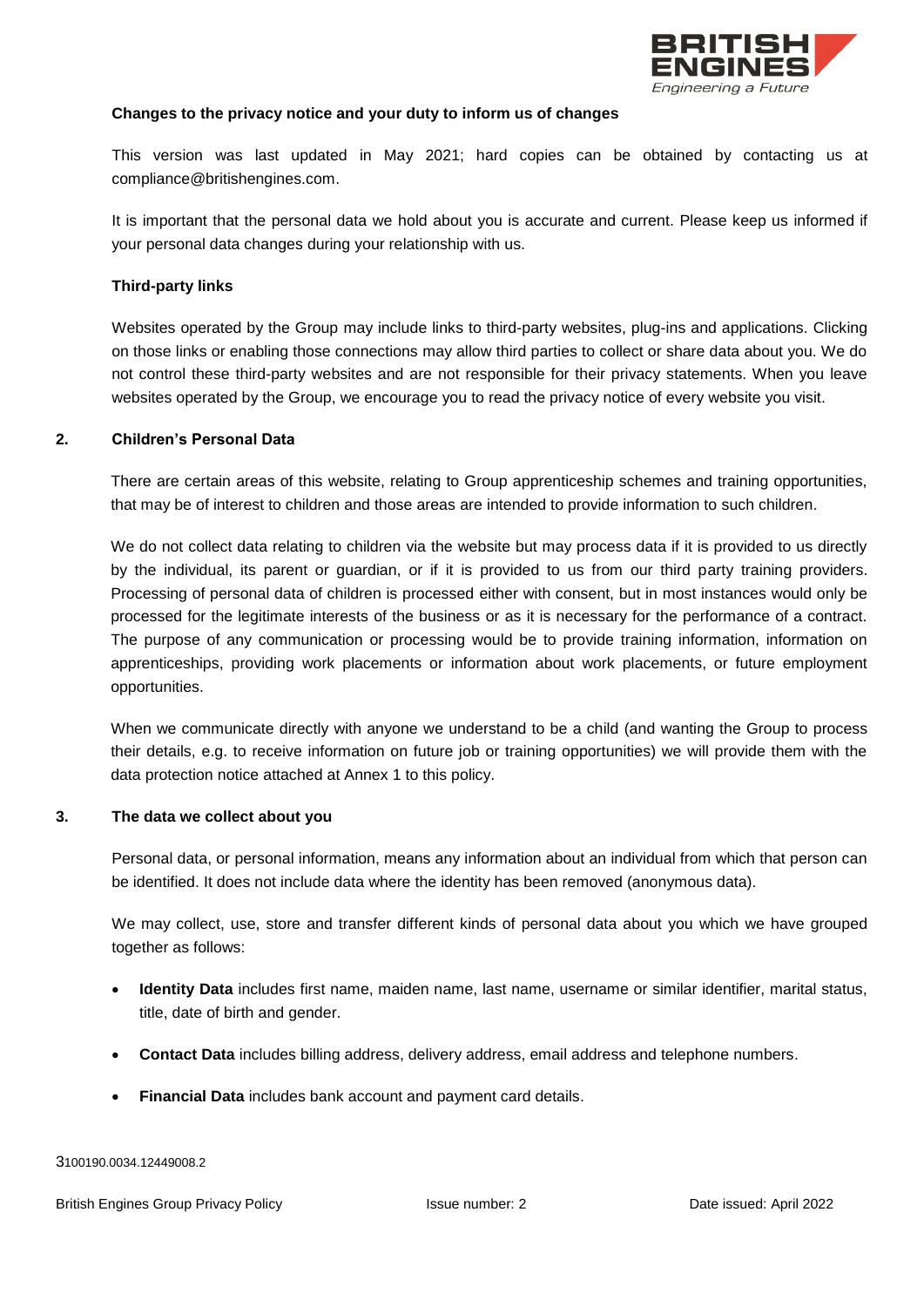

- **Transaction Data** includes details about payments to and from you and other details of products and services you have purchased from us.
- **Technical Data** includes internet protocol (IP) address, your login data, browser type and version, time zone setting and location, browser plug-in types and versions, operating system and platform, and other technology on the devices you use to access this website.
- **Profile Data** includes your username and password, purchases or orders made by you, your interests, preferences, feedback and survey responses.
- **Usage Data** includes information about how you use our website, products and services.
- **Marketing and Communications Data** includes your preferences in receiving marketing from us and our third parties.

We also collect, use and share **Aggregated Data** such as statistical or demographic data for any purpose. Aggregated Data may be derived from your personal data but is not considered personal data in law as this data does **not** directly or indirectly reveal your identity. For example, we may aggregate your Usage Data to calculate the percentage of users accessing a specific website feature. However, if we combine or connect Aggregated Data with your personal data so that it can directly or indirectly identify you, we treat the combined data as personal data which will be used in accordance with this privacy notice.

The type of data which we collect from you will be determined by the nature of your relationship with the Group.

## <span id="page-4-0"></span>**4. Information collected when you are seeking employment within the Group.**

We collect personal information about potential employees, workers and contactors through the application and recruitment process, either directly from candidates or sometimes from an employment agency or background check provider. We may sometimes collect additional information from third parties including former employers, credit reference agencies or other background check agencies.

If you are seeking employment with one of the Group companies, we may require you to share **Special Categories of Personal Data** with us or a third party. This could include information about your health to ensure that you would be able to perform the role applied for.

We may also require details about your race, religion or ethnicity to be shared with either ourselves or a third party for the purpose of security vetting or Disclosure and Barring Service clearances. To the extent possible, any such personal data will be held by third parties (such as Staffvetting.com Limited and/or Security Watchdog) authorised to perform such checks on the Group's behalf, rather than within the Group. Where the personal data is provided to the Group and subsequently shared with such third parties appropriate data processor agreements will be in place.

Where an employee is required to travel or work overseas as part of their role, we may also, as required, seek special categories of data to be disclosed to us. This will be shared with the relevant authorities issuing any visa or necessary travel documents, and would also be shared with the Group business travel provider (Business Travel).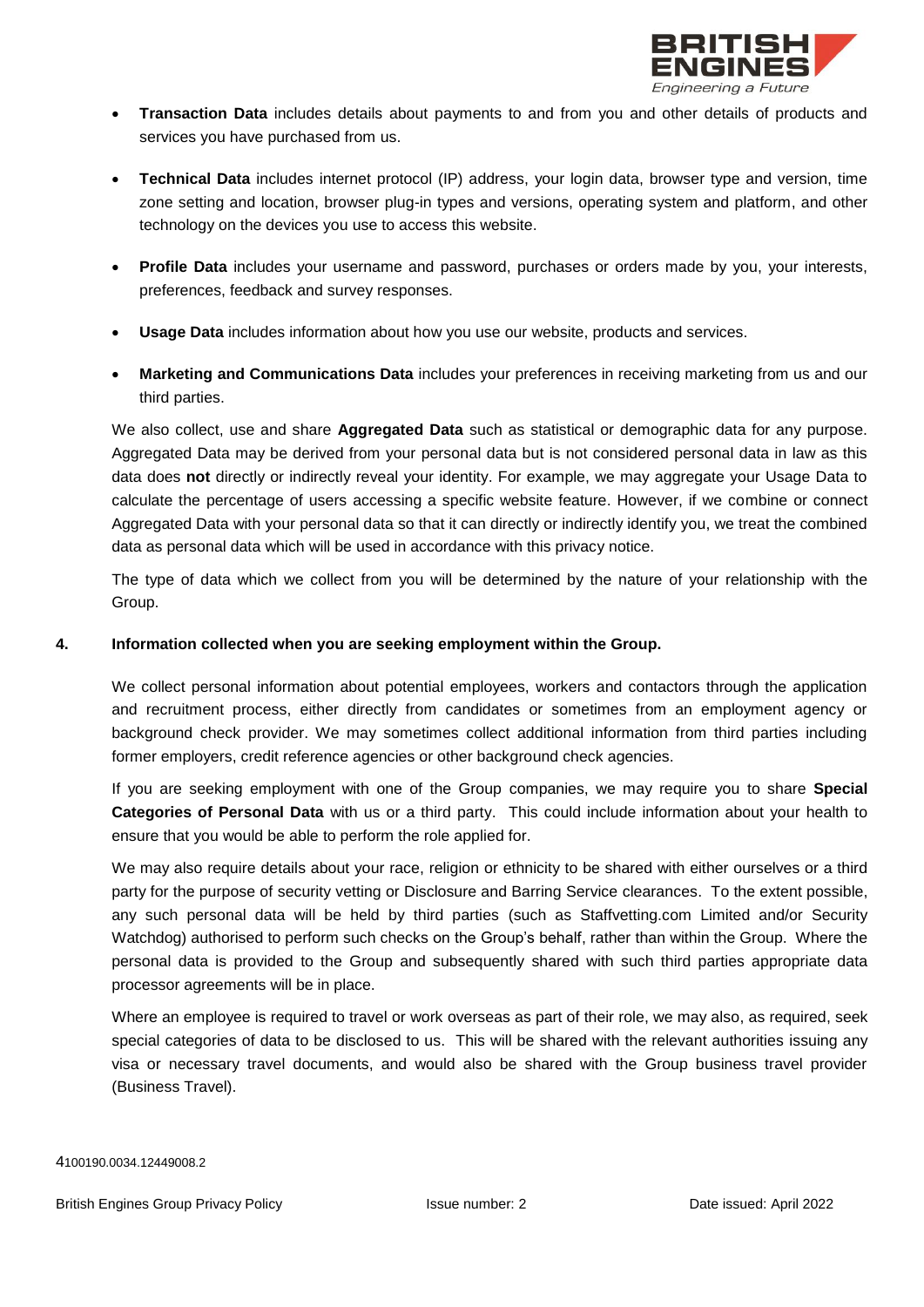

In respect of both of the collection of personal data for the purpose of security clearances and obtaining a visa to travel overseas, it may be necessary for third parties to process information in relation to criminal convictions. This information will not be shared with us, unless you share it with us. Please note, that if we become aware of any criminal conviction that may impact upon your ability to obtain any security clearance or travel visa required for your job we may ask you to disclose this to us. You do not have to do so, but any failure to do so, which results in us being unable to get either the appropriate security clearance or relevant travel visa to allow you to perform the role you were employed to do, may result in you being dismissed.

Where security clearance or a visa is required for the job role in question, our lawful basis for processing such information is the legitimate interests of the business. We have conducted a legitimate interests assessment in accordance with the recommendations of the Information Commissioner and cannot see another way of fulfilling our obligations to government agencies without undertaking these activities.

We would not collect the following categories of **Special Categories of Personal Data**; philosophical beliefs, sex life, sexual orientation, political opinions, trade union membership, and genetic and biometric data.

If you do enter into a contract of employment with one of the Group companies, your personal data will be protected in accordance with the British Engines Group Employee Privacy Policy. In addition to the above you should be aware that we would only process health and medical data where it is in our legitimate interests to process such data:

- a) to ensure we fulfil our statutory or contractual obligations to you (e.g. in providing you with a safe working environment);
- b) to ensure that you are physically and mentally fit to do your job; and
- c) if you have a disability we can make reasonable adjustments for you.

In any event, we would only obtain medical information from our occupational health team once you had consented to such information being disclosed to us.

# <span id="page-5-0"></span>**5. If you fail to provide personal data**

Where we need to collect personal data by law, or under the terms of a contract we have with you and you fail to provide that data when requested, we may not be able to perform the contract we have or are trying to enter into with you. This could mean that we would be unable to engage you as an employee, or continue that contractual relationship. For example, we may not be able to provide you with goods or services. In this case, we may have to cancel a product or service you have with us but we will notify you if this is the case at the time.

# <span id="page-5-1"></span>**6. How is your personal data collected?**

We use different methods to collect data from and about you including through:

- **Direct interactions.** You may give us your identity, contact and details of qualifications by filling in forms or by corresponding with us by post, phone, email or otherwise. This includes personal data you provide when you:
	- give a business card to an employee of the Group;
	- provide information at an exhibition or marketing event;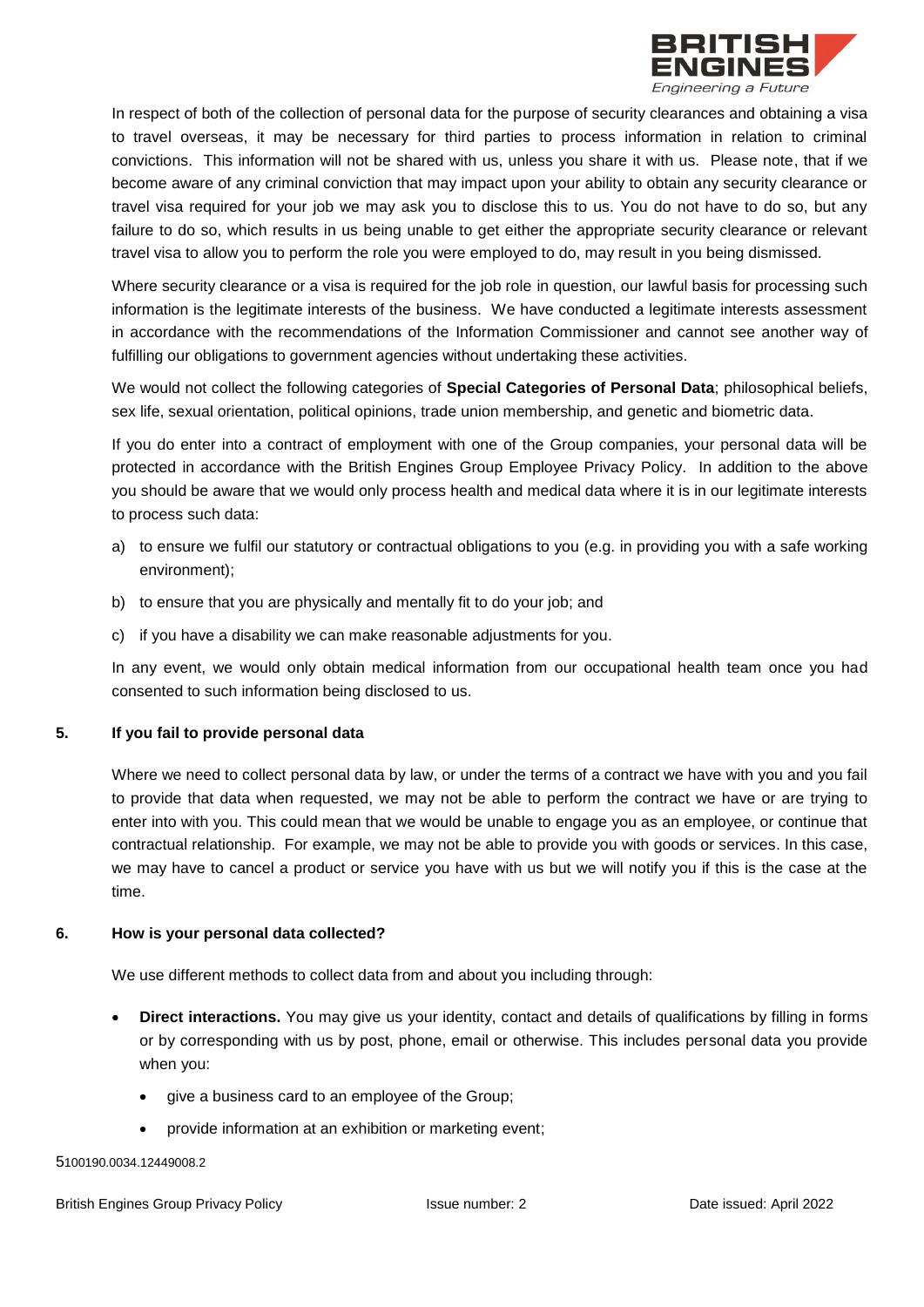

- order or enquire about our products or services:
- create an account on our website;
- subscribe to our service or publications;
- request marketing to be sent to you;
- enter a competition, promotion or survey;
- apply for or enquire about a job or work placement; or
- give us some feedback.
- **Automated technologies or interactions.** As you interact with our website, we may automatically collect Technical Data about your equipment, browsing actions and patterns. We collect this personal data by using cookies, server logs and other similar technologies. We may also receive Technical Data about you if you visit other websites employing our cookies. Please see our cookie policy at *<http://www.britishengines.co.uk/cookie-policy/>* for further details.
- **Third parties or publicly available sources.** We may receive personal data about you from various third parties and public sources as set out below:
	- Technical Data from the following parties:
		- (a) analytics providers such as Google based outside the EU;
		- (b) advertising networks such as Lead Forensics based both inside and outside the EU; and
		- (c) search information providers.
	- Contact, Financial and Transaction Data from providers of technical, payment and delivery services such as World Pay Merchant Services; The Rocket Science Group LLC d/b/a MailChimp based outside the EU; Campaign Monitor Pty Ltd based inside and outside of the EU
	- Identity and Contact Data from data brokers or aggregators
	- Identity and Contact Data from publicly availably sources such as Companies House and the Electoral Register based inside the EU.
	- Identity, Contact Data along with details of qualifications uploaded to websites or otherwise provided to our recruitment and training partners such as TDR Training Limited and Shorebird.

#### <span id="page-6-0"></span>**7. How we use your personal data**

We will only use your personal data when the law allows us to. Most commonly, we will use your personal data in the following circumstances:

- Where we need to perform the contract we are about to enter into or have entered into with you.
- Where it is necessary for our legitimate interests (or those of a third party) and your interests and fundamental rights do not override those interests.
- Where we need to comply with a legal or regulatory obligation.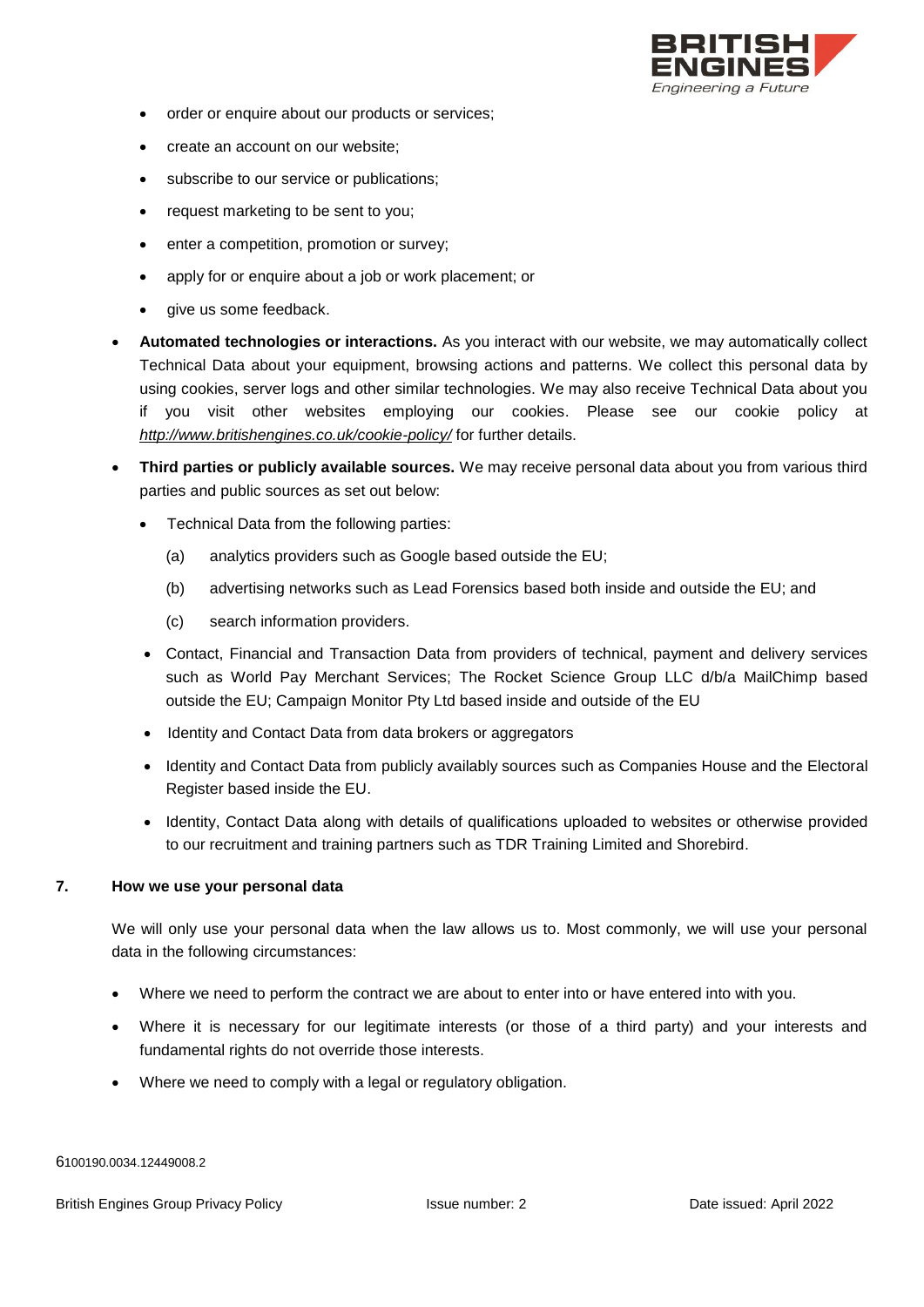

Generally we only rely on consent as a legal basis for processing your personal data when sending direct marketing communications to you via email.

Relying on your consent ensures that we also comply with our obligations under the Privacy and Electronic Communications Regulations.

You have the right to withdraw consent to marketing at any time by contacting us.

## **Purposes for which we will use your personal data**

We have set out below, in a table format, a description of all the ways we plan to use your personal data, and which of the legal bases we rely on to do so. We have also identified what our legitimate interests are where appropriate.

Note that we may process your personal data for more than one lawful ground depending on the specific purpose for which we are using your data. Please [contact our CoSec, usi](#page-1-1)ng the details above, if you need details about the specific legal ground we are relying on to process your personal data where more than one ground has been set out in the table below.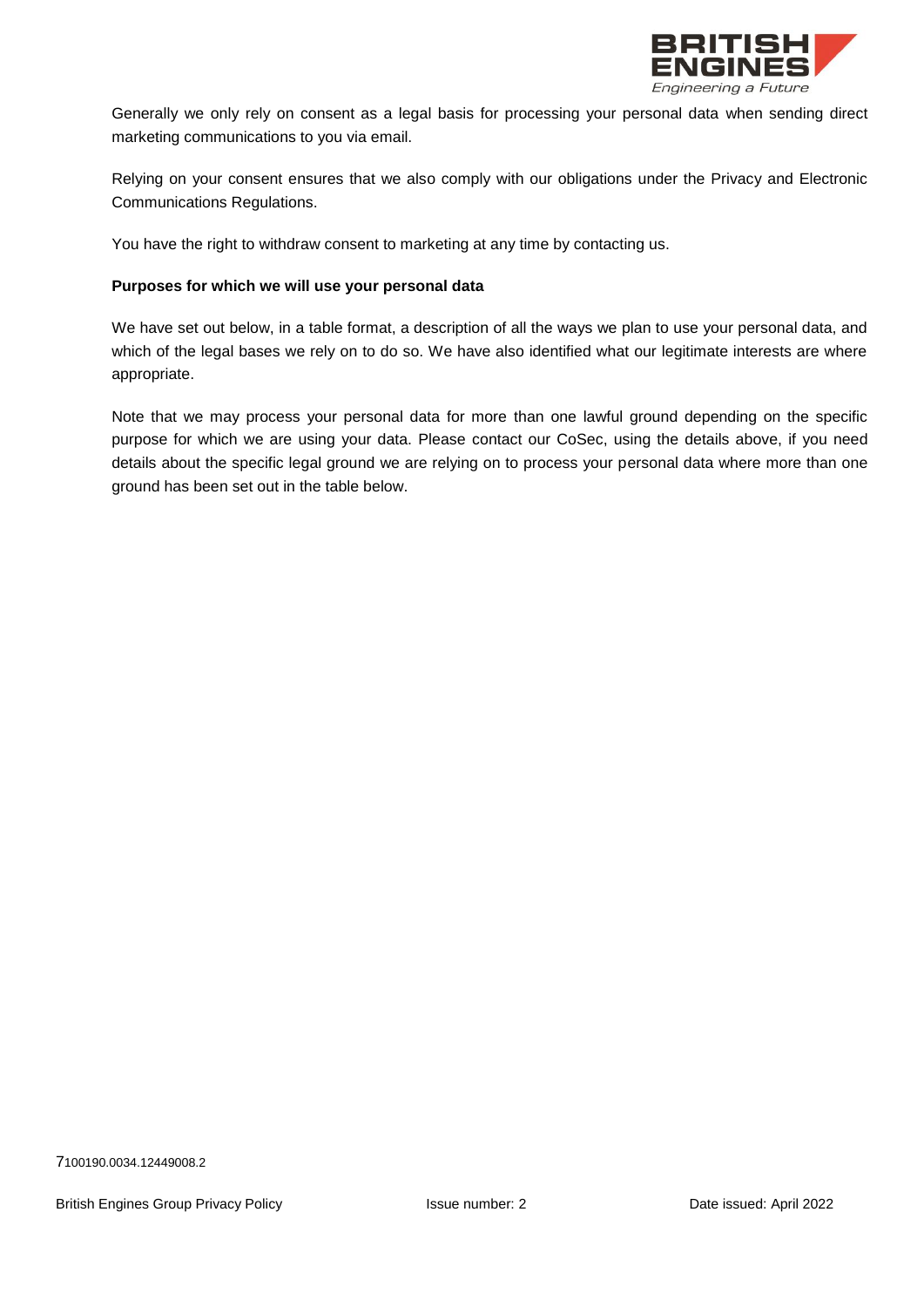

| <b>Purpose/Activity</b>                                                                                                                                                                                        | Type of data                                                                                                   | Lawful basis for processing<br>including<br>basis of legitimate interest                                                                                                                                                                                                                                                                                                      |
|----------------------------------------------------------------------------------------------------------------------------------------------------------------------------------------------------------------|----------------------------------------------------------------------------------------------------------------|-------------------------------------------------------------------------------------------------------------------------------------------------------------------------------------------------------------------------------------------------------------------------------------------------------------------------------------------------------------------------------|
| To register you as a new customer                                                                                                                                                                              | Identity<br>Contact                                                                                            | Performance of a contract with you<br>$\bullet$                                                                                                                                                                                                                                                                                                                               |
| To process and deliver your order<br>including:<br>manage<br>payments, fees and<br>(a)<br>charges<br>(b) collect and recover money owed<br>to us                                                               | Identity<br>$\bullet$<br>Contact<br>Financial<br>Transaction                                                   | Performance of a contract with you<br>$\bullet$<br>Necessary for our legitimate interests (to<br>$\bullet$<br>recover debts due to us)                                                                                                                                                                                                                                        |
| To manage our relationship with you<br>which will include:<br>(a) notifying you about changes to<br>our terms or privacy policy<br>(b) asking you to leave a review or<br>take a survey                        | Identity<br>Contact<br>Profile<br>Marketing and<br>Communications                                              | Performance of a contract with you<br>$\bullet$<br>Necessary to comply with a<br>legal<br>$\bullet$<br>obligation<br>In the context of a contract with you,<br>$\bullet$<br>necessary for our legitimate interests (to<br>keep our records updated and to study<br>how<br>customers<br>use<br>our<br>products/services)<br>Outside of a contractual relationship,<br>consent. |
| To enable you to partake in a prize<br>draw, competition or complete a<br>survey<br>administer<br>and<br>protect<br>То<br>our<br>business and this website (including<br>troubleshooting,<br>data<br>analysis, | Identity<br>Contact<br>Profile<br>Usage<br>Marketing and<br>Communications<br>Identity<br>$\bullet$<br>Contact | Performance of a contract with you<br>٠<br>Consent<br>Necessary for our legitimate interests (for<br>$\bullet$<br>our business, provision of<br>running<br>administration and IT services, network                                                                                                                                                                            |
| testing,<br>maintenance,<br>system<br>reporting<br>and hosting of<br>support,<br>data)<br>To deliver relevant website content<br>advertisements to you and<br>and                                              | Technical<br>Identity<br>$\bullet$                                                                             | security, to prevent fraud and in the<br>context of a business reorganisation or<br>group restructuring exercise)<br>Necessary to comply with<br>a<br>legal<br>obligation<br>Necessary for our legitimate interests (to<br>٠<br>study<br>how<br>customers<br>use<br>our                                                                                                       |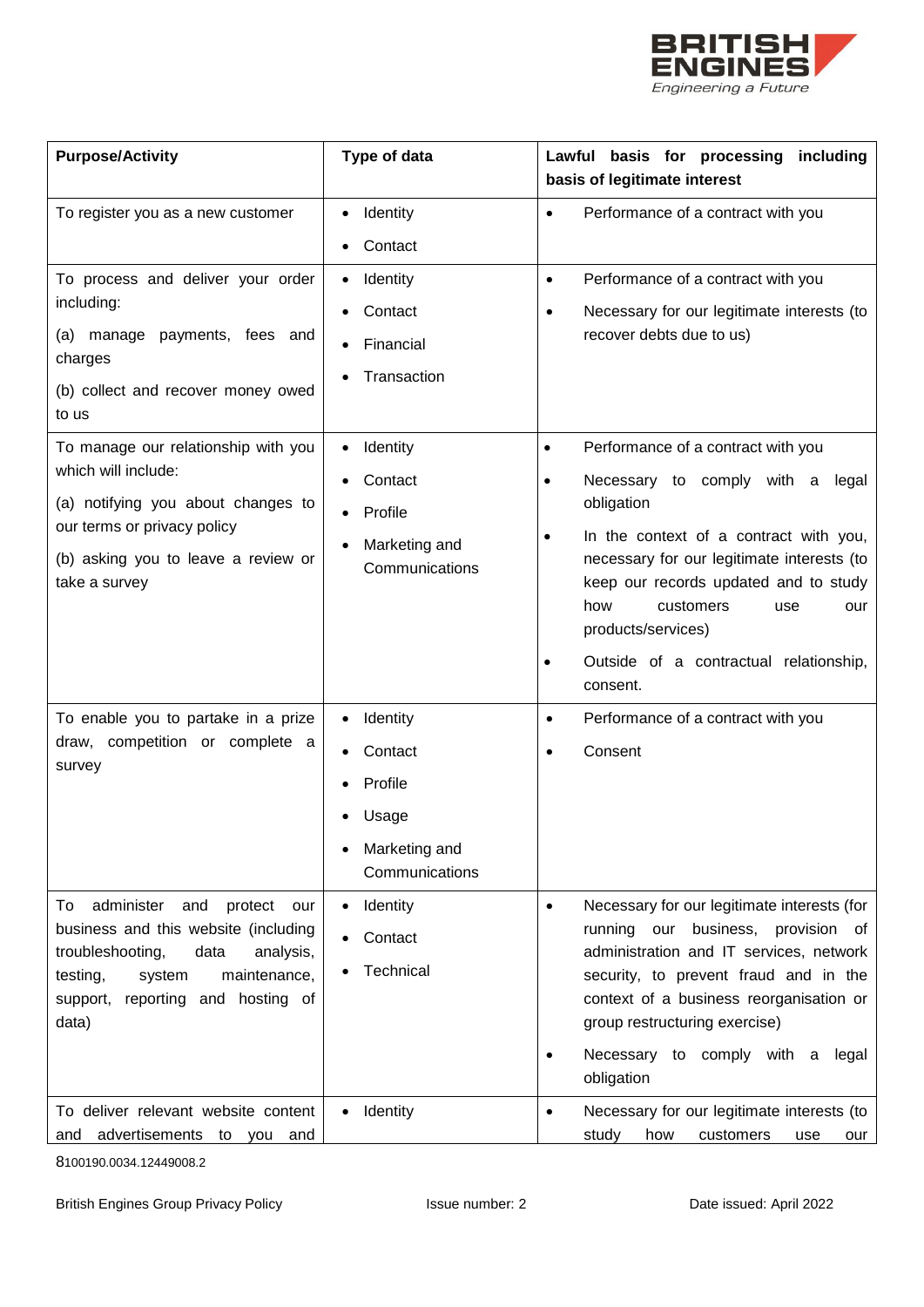

| understand<br>the<br>measure<br>or<br>effectiveness of the advertising we<br>serve to you                                            | Contact<br>Profile<br>Usage<br>Marketing and<br>Communications<br>Technical | products/services, to develop them, to<br>grow our business and to inform our<br>marketing strategy)<br>Consent                                                                                                                                    |
|--------------------------------------------------------------------------------------------------------------------------------------|-----------------------------------------------------------------------------|----------------------------------------------------------------------------------------------------------------------------------------------------------------------------------------------------------------------------------------------------|
| To use data analytics to improve our<br>products/services,<br>website,<br>relationships<br>customer<br>marketing,<br>and experiences | Technical<br>$\bullet$<br>Usage<br>$\bullet$                                | Necessary for our legitimate interests (to<br>$\bullet$<br>define types of customers for our<br>products and services, to keep our<br>website updated and relevant, to develop<br>our business and to inform our marketing<br>strategy)<br>Consent |
| make<br>To<br>suggestions<br>and<br>recommendations<br>to<br>about<br>you<br>goods or services that may be of<br>interest to you     | Identity<br>$\bullet$<br>Contact<br>$\bullet$<br>Technical<br>Profile       | Consent                                                                                                                                                                                                                                            |
| To assess suitability for employment<br>or work placements                                                                           | Identity<br>Contact<br>Special category data                                | Consent                                                                                                                                                                                                                                            |
| To provide you with information<br>requested on employment, training<br>and work placement opportunities                             | Identity<br>$\bullet$<br>Contact                                            | Consent<br>$\bullet$                                                                                                                                                                                                                               |

#### **Marketing**

We strive to provide you with choices regarding certain personal data uses, particularly around marketing and advertising.

## **Promotional offers from us**

We may use your Identity, Contact, Technical, Usage and Profile Data to form a view on what we think you may want or need, or what may be of interest to you. This is how we decide which products, services and offers may be relevant for you (we call this marketing).

You will receive marketing communications from us if you have requested information from us or purchased goods or services from us or if you provided us with your details when you (a) asked for a quotation; (b) made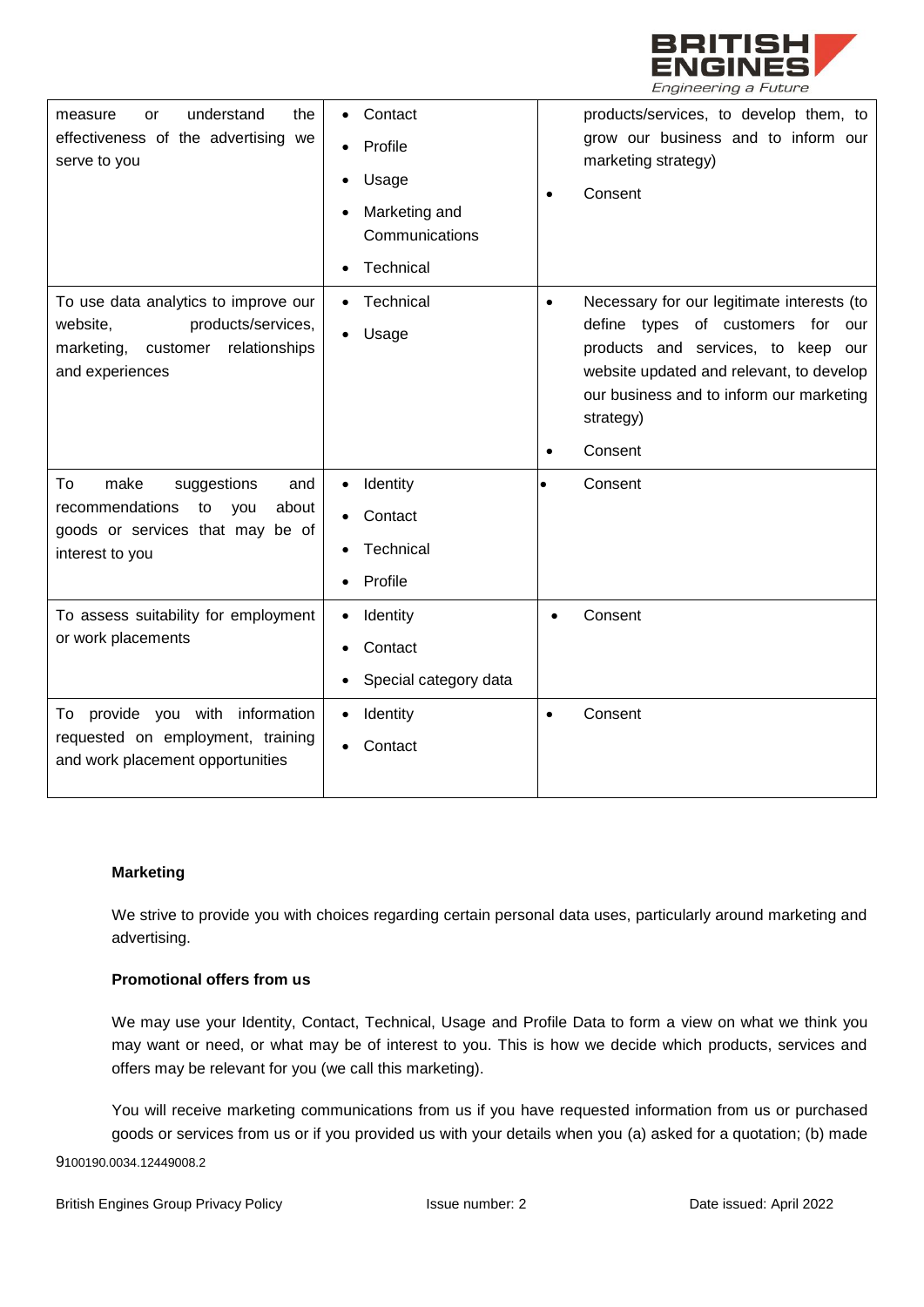

an enquiry; (c) provided details at a trade show or exhibition and, in each case, you have not opted out of receiving that marketing.

# **Opting out**

You can ask us to stop sending you marketing messages at any time by unsubscribing using the link on every communication.

Where you opt out of receiving these marketing messages, this will not apply to personal data provided to us as a result of a product/service purchase, warranty registration, product/service experience.

Any queries should be directed to compliance@britishengines.com.

## **Cookies**

You can set your browser to refuse all or some browser cookies, or to alert you when websites set or access cookies. If you disable or refuse cookies, please note that some parts of this website may become inaccessible or not function properly. For more information about the cookies we use, please see *<http://www.britishengines.co.uk/cookie-policy/>*.

## **Change of purpose**

We will only use your personal data for the purposes for which we collected it, unless we reasonably consider that we need to use it for another reason and that reason is compatible with the original purpose.

If we need to use your personal data for an unrelated purpose, we will notify you and we will explain the legal basis which allows us to do so.

Please note that we may process your personal data without your knowledge or consent, in compliance with the above rules, where this is required or permitted by law.

# <span id="page-10-0"></span>**8. Disclosures of your personal data**

We may have to share your personal data with the parties set out below for the purposes set out in the table in paragraph 7 above:

- Internal Third Parties, being other Group companies;
- External Third Parties as set out in the Glossary below;
- Specific third parties listed in Section 3b above; and
- third parties to whom we may choose to sell, transfer, or merge parts of our business or our assets. Alternatively, we may seek to acquire other businesses or merge with them. If a change happens to our business, then the new owners may use your personal data in the same way as set out in this privacy notice.

We require all third parties to respect the security of your personal data and to treat it in accordance with the law. We do not allow our third-party service providers to use your personal data for their own purposes and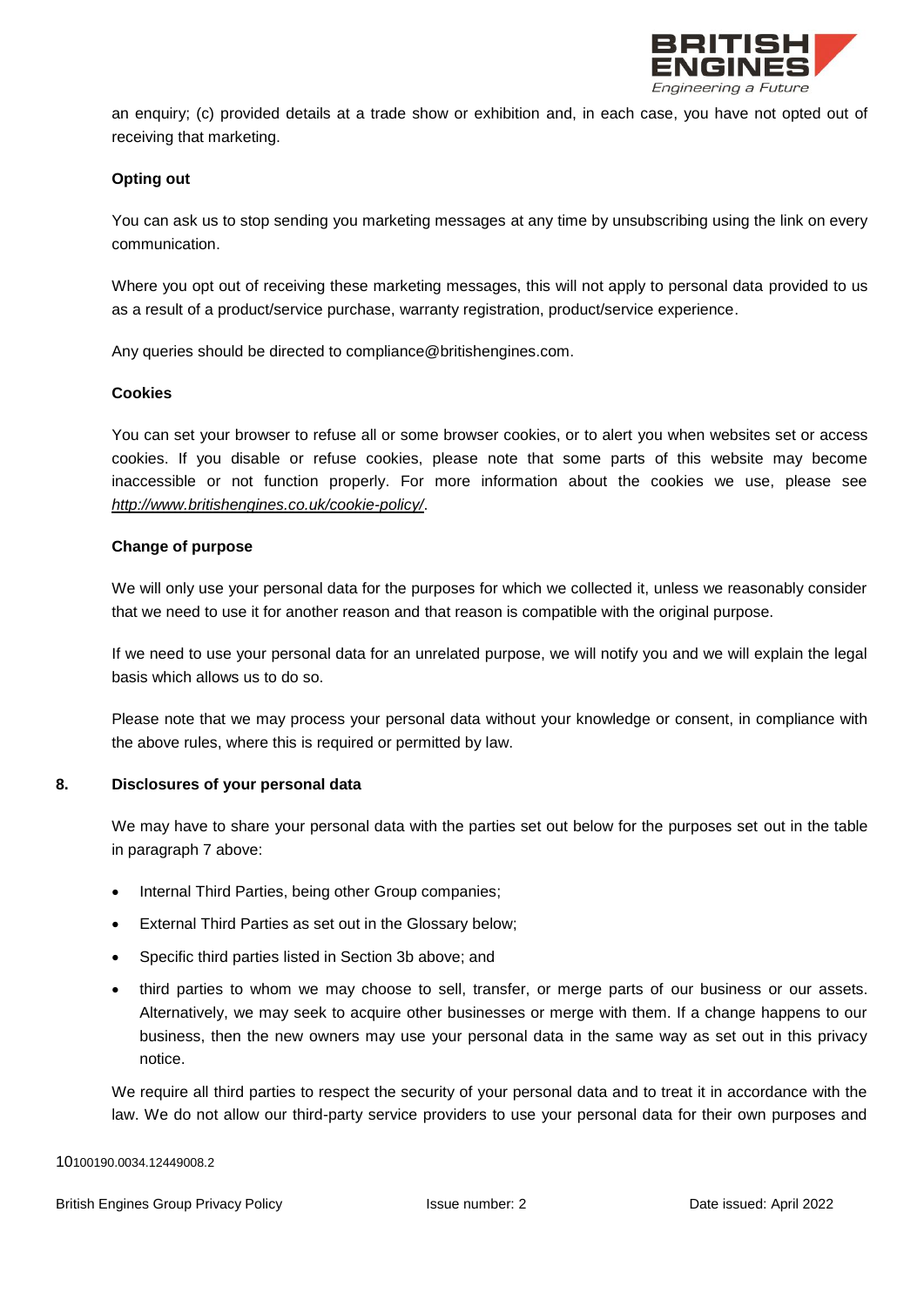

only permit them to process your personal data for specified purposes and in accordance with our instructions.

## <span id="page-11-0"></span>**9. International transfers**

We share your personal data within the Group. This may involve transferring your data outside the UK.

Many of our external third parties are based outside the UK so their processing of your personal data will involve a transfer of data outside the UK.

Whenever we transfer your personal data out of the UK, we ensure a similar degree of protection is afforded to it by ensuring at least one of the following safeguards is implemented:

- We will only transfer your personal data to countries that have been deemed to provide an adequate level of protection for personal data by the UK. For further details, see *[https://ico.org.uk/for-organisations/dp-at](https://ico.org.uk/for-organisations/dp-at-the-end-of-the-transition-period/data-protection-and-the-eu-in-detail/the-uk-gdpr/international-data-transfers/)[the-end-of-the-transition-period/data-protection-and-the-eu-in-detail/the-uk-gdpr/international-data](https://ico.org.uk/for-organisations/dp-at-the-end-of-the-transition-period/data-protection-and-the-eu-in-detail/the-uk-gdpr/international-data-transfers/)[transfers/](https://ico.org.uk/for-organisations/dp-at-the-end-of-the-transition-period/data-protection-and-the-eu-in-detail/the-uk-gdpr/international-data-transfers/)* .
- Where we use certain service providers, we may use specific contracts or clauses approved by the UK which give personal data the same protection it has in the UK.

Please contact us if you want further information on the specific mechanism used by us when transferring your personal data out of the UK.

For the purposes of data processed in Europe by our German entities, then our regulator is the competent German data protection authority.

## <span id="page-11-1"></span>**10. Data security**

We have put in place appropriate security measures to prevent your personal data from being accidentally lost, used or accessed in an unauthorised way, altered or disclosed. In addition, we limit access to your personal data to those employees, agents, contractors and other third parties who have a business need to know. They will only process your personal data on our instructions and they are subject to a duty of confidentiality.

We have put in place procedures to deal with any suspected personal data breach and will notify you and any applicable regulator of a breach where we are legally required to do so.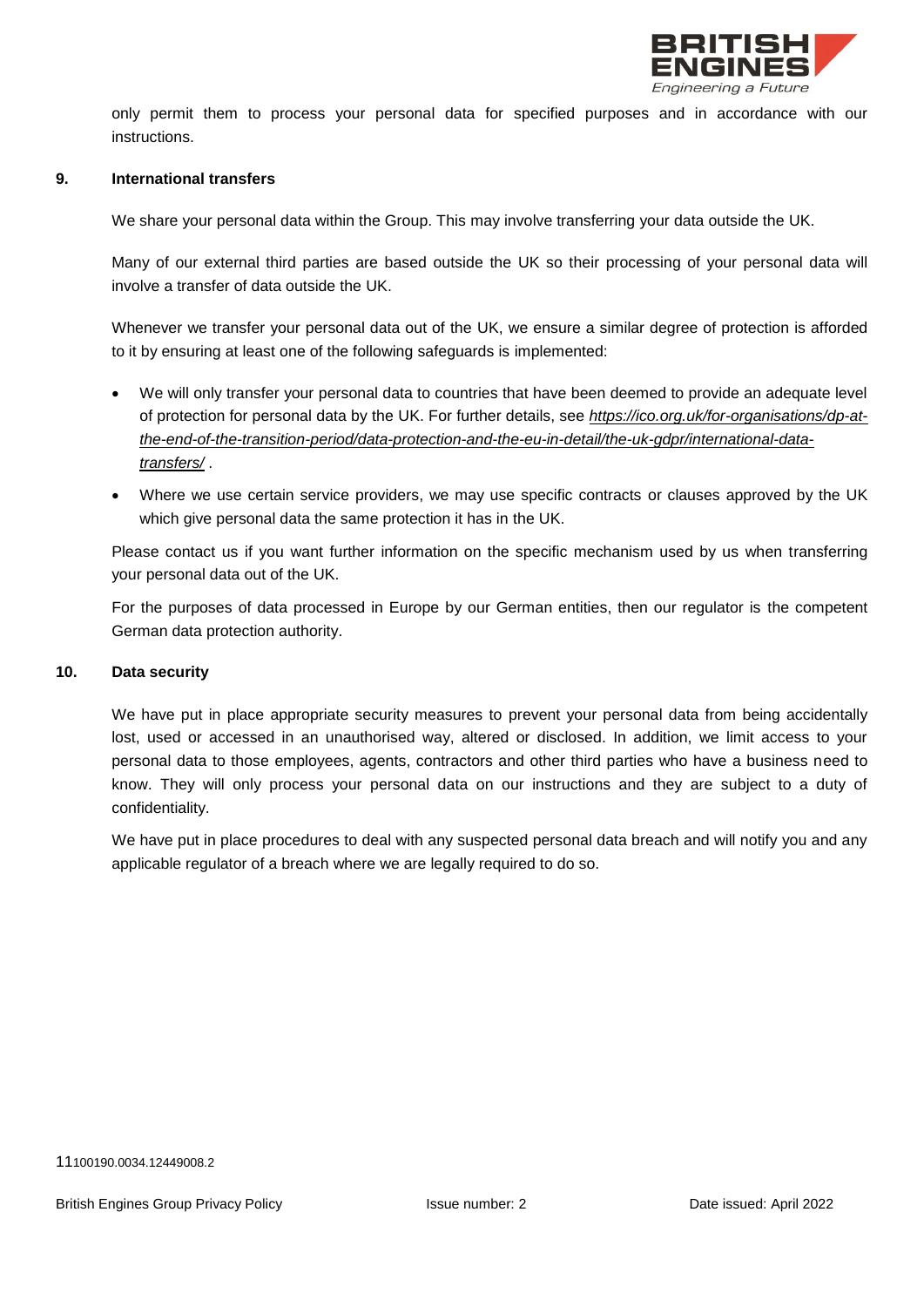

## <span id="page-12-0"></span>**11. Data retention**

## **How long will you use my personal data for?**

We will only retain your personal data for as long as necessary to fulfil the purposes we collected it for, including for the purposes of satisfying any legal, accounting, or reporting requirements.

To determine the appropriate retention period for personal data, we consider the amount, nature, and sensitivity of the personal data, the potential risk of harm from unauthorised use or disclosure of your personal data, the purposes for which we process your personal data and whether we can achieve those purposes through other means, and the applicable legal requirements.

By law we have to keep basic information about our customers (including Contact, Identity, Financial and Transaction Data) for six years after they cease being customers for tax purposes.

We will keep personal data (Contact, Identity, Profile and any Special Category Data) provided in relation to unsuccessful job applications for 12 months from the date the candidate is determined unsuccessful. If a candidate becomes an employee we will store personal data in accordance with the British Engines Group Employee Privacy Policy and Group procedures.

We will keep Contact and Identity information obtained solely for the purpose of marketing for 24 months from the date of consent to hold such data. If, after 24 months, you have not unsubscribed we will either delete your data or seek to refresh the consent, in accordance with the applicable law at that time.

In some circumstances you can ask us to delete your data: see *Request erasure* in the Glossary below for further information.

In some circumstances we may anonymise your personal data (so that it can no longer be associated with you) for research or statistical purposes in which case we may use this information indefinitely without further notice to you.

#### <span id="page-12-1"></span>**12. Your legal rights**

Under certain circumstances, you have rights under data protection laws in relation to your personal data. These rights are summarised in section 10 below, but additional information can be found using the link below.

#### https://ico.org.uk

If you wish to exercise any of your rights set out above, please [contact us](#page-1-1) at *[compliance@britishengines.com](mailto:compliance@britishengines.com)*.

#### **No fee usually required**

You will not have to pay a fee to access your personal data (or to exercise any of the other rights). However, we may charge a reasonable fee if your request is clearly unfounded, repetitive or excessive.

12100190.0034.12449008.2

British Engines Group Privacy Policy **Issue number: 2** Date issued: April 2022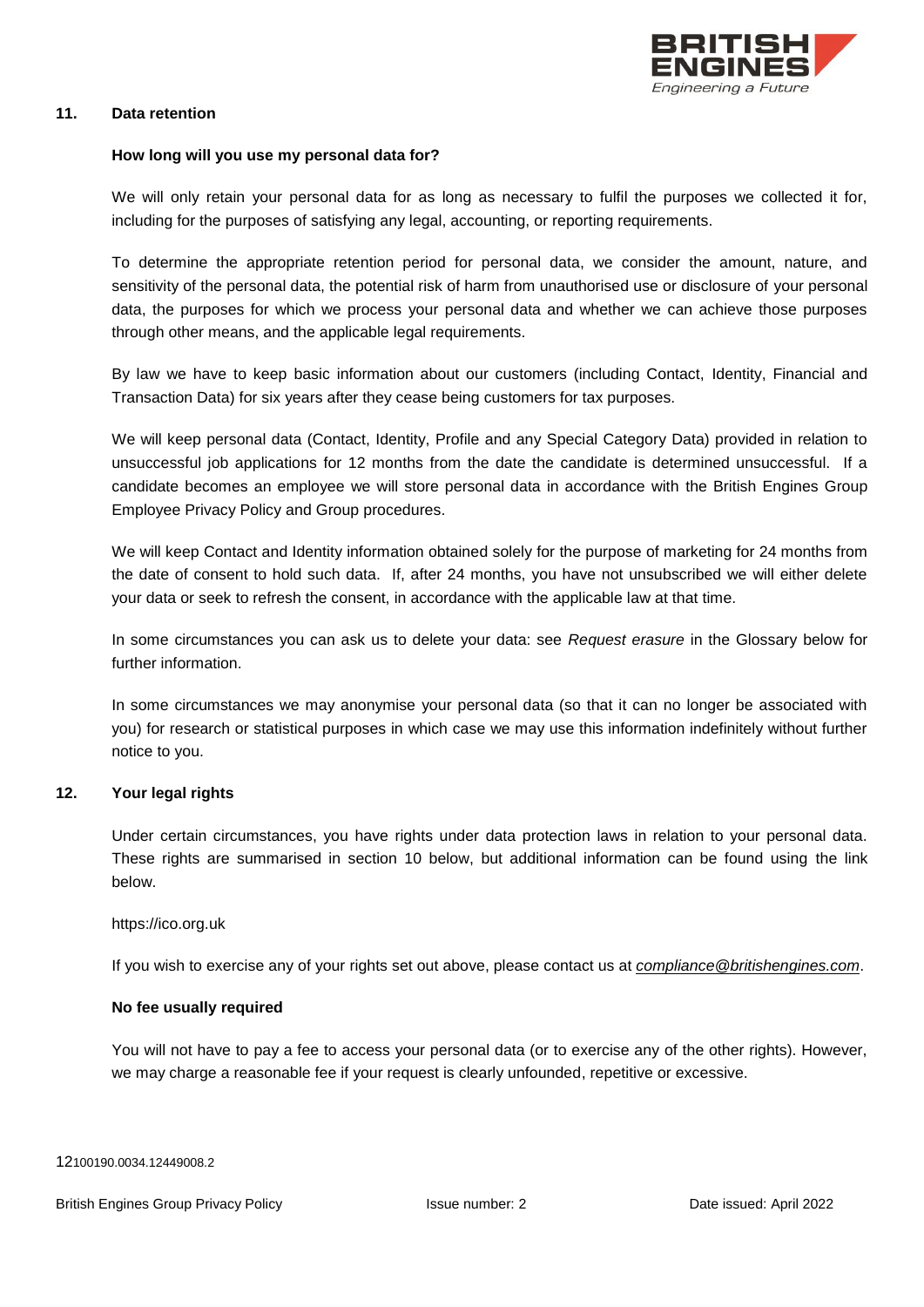

#### **What we may need from you**

We may need to request specific information from you to help us confirm your identity and ensure your right to access your personal data (or to exercise any of your other rights). This is a security measure to ensure that personal data is not disclosed to any person who has no right to receive it. We may also contact you to ask you for further information in relation to your request to speed up our response.

## **Time limit to respond**

We try to respond to all legitimate requests within one month. Occasionally it may take us longer than a month if your request is particularly complex or you have made a number of requests. In this case, we will notify you and keep you updated.

## <span id="page-13-0"></span>**13. Glossary**

# **LAWFUL BASIS**

**Legitimate Interest** means the interest of our business in conducting and managing our business to enable us to give you the best service/product and the best and most secure experience. We make sure we consider and balance any potential impact on you (both positive and negative) and your rights before we process your personal data for our legitimate interests. We do not use your personal data for activities where our interests are overridden by the impact on you (unless we have your consent or are otherwise required or permitted to by law). You can obtain further information about how we assess our legitimate interests against any potential impact on you in respect of specific activities by contacting us.

**Performance of Contract** means processing your data where it is necessary for the performance of a contract to which you are a party or to take steps at your request before entering into such a contract.

**Comply with a legal or regulatory obligation** means processing your personal data where it is necessary for compliance with a legal or regulatory obligation that we are subject to.

# **THIRD PARTIES**

#### **Internal Third Parties**

Other companies in the Group acting as joint controllers or processors and who are based inside and outside of the UK and provide IT and system administration services and undertake leadership reporting.

## **External Third Parties**

- Service providers acting as processors based both inside and outside of the UK who provide IT and system administration services; payroll services; marketing services business support services as detailed in section 3 above.
- Professional advisers acting as processors including lawyers, bankers, auditors and insurers based both inside and outside of the UK who provide consultancy, banking, legal, insurance and accounting services.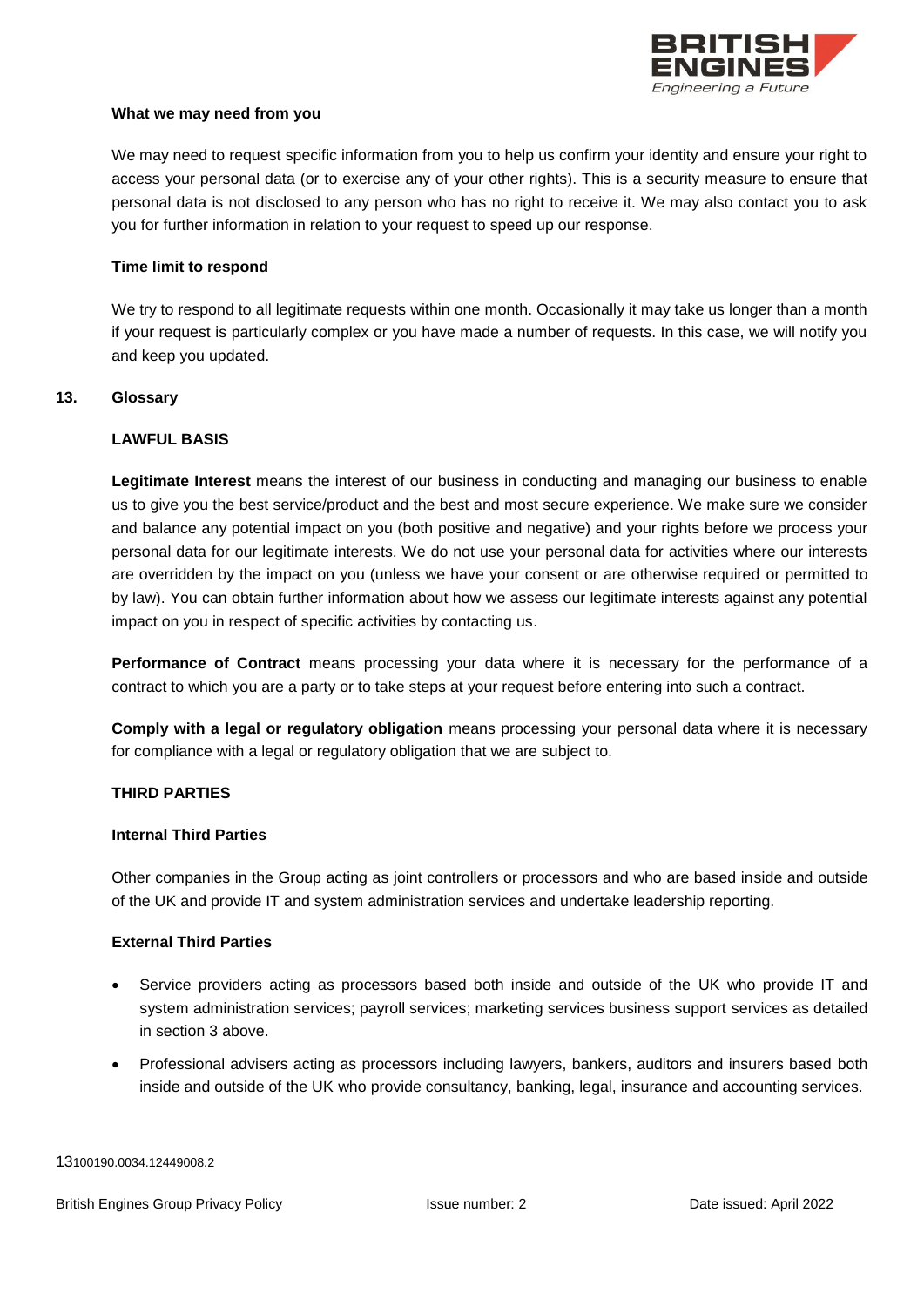

- HM Revenue & Customs, regulators and other authorities acting as processors or joint controllers based in the United Kingdom who require reporting of processing activities in certain circumstances.
- The Disclosure and Barring Service, the United Kingdom Security Vetting and/or Security Watchdog acting as joint controllers or processors who provide security vetting and confirm that certain levels of security clearance can be achieved.
- Agents acting in accordance with an agreement with a Group company, who may make contact with customers and potential customer on our behalf.

# **YOUR LEGAL RIGHTS**

# **You have the right to:**

**Request access** to your personal data (commonly known as a "data subject access request"). This enables you to receive a copy of the personal data we hold about you and to check that we are lawfully processing it.

**Request correction** of the personal data that we hold about you. This enables you to have any incomplete or inaccurate data we hold about you corrected, though we may need to verify the accuracy of the new data you provide to us.

**Request erasure** of your personal data. This enables you to ask us to delete or remove personal data where there is no good reason for us continuing to process it. You also have the right to ask us to delete or remove your personal data where you have successfully exercised your right to object to processing (see below), where we may have processed your information unlawfully or where we are required to erase your personal data to comply with local law. Note, however, that we may not always be able to comply with your request of erasure for specific legal reasons which will be notified to you, if applicable, at the time of your request.

**Object to processing** of your personal data where we are relying on a legitimate interest (or those of a third party) and there is something about your particular situation which makes you want to object to processing on this ground as you feel it impacts on your fundamental rights and freedoms. You also have the right to object where we are processing your personal data for direct marketing purposes. In some cases, we may demonstrate that we have compelling legitimate grounds to process your information which override your rights and freedoms.

**Request restriction of processing** of your personal data. This enables you to ask us to suspend the processing of your personal data in the following scenarios: (a) if you want us to establish the data's accuracy; (b) where our use of the data is unlawful but you do not want us to erase it; (c) where you need us to hold the data even if we no longer require it as you need it to establish, exercise or defend legal claims; or (d) you have objected to our use of your data but we need to verify whether we have overriding legitimate grounds to use it.

**Request the transfer** of your personal data to you or to a third party. We will provide to you, or a third party you have chosen, your personal data in a structured, commonly used, machine-readable format. Note that this right only applies to automated information which you initially provided consent for us to use or where we used the information to perform a contract with you.

**Withdraw consent at any time** where we are relying on consent to process your personal data. However, this will not affect the lawfulness of any processing carried out before you withdraw your consent. If you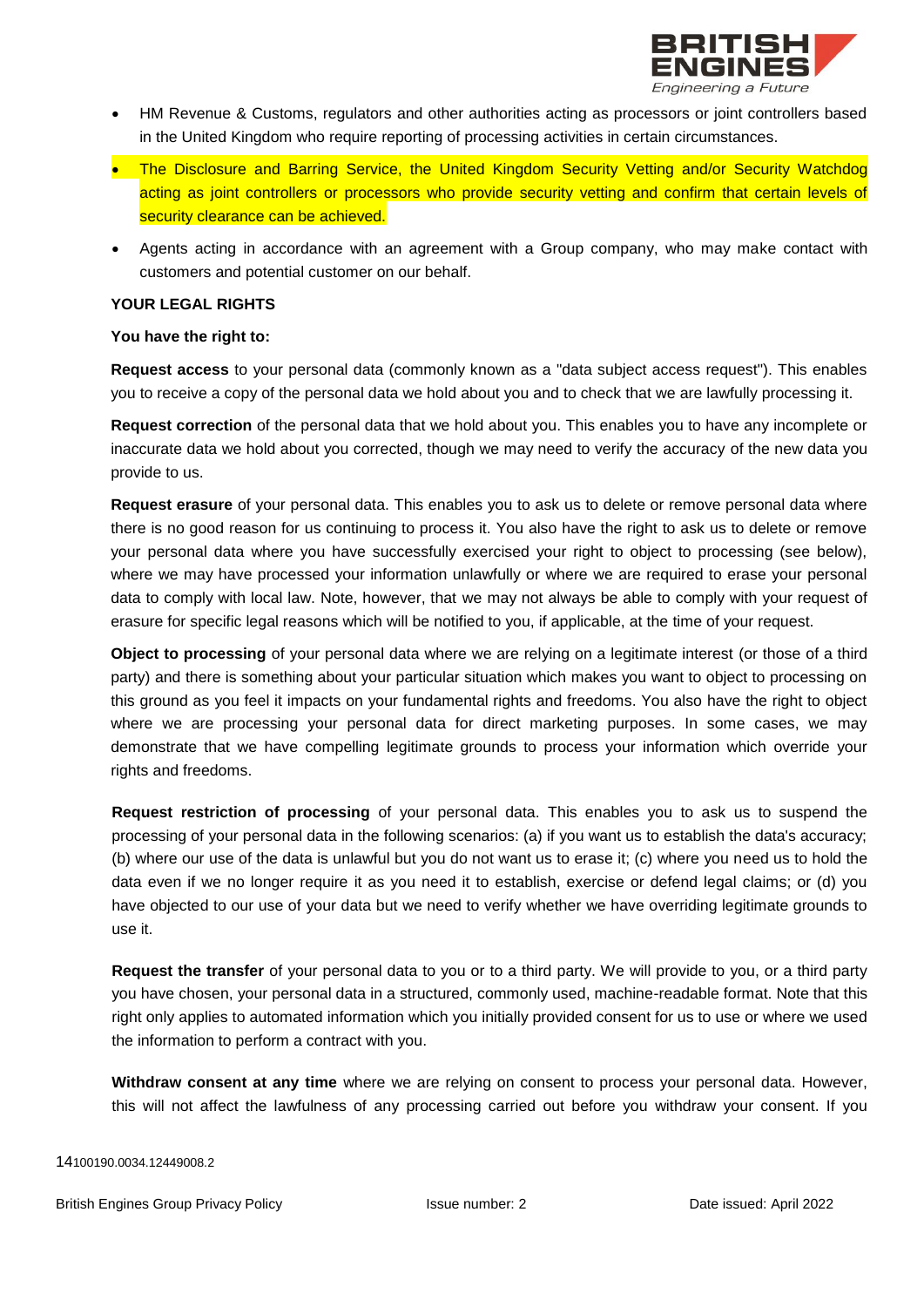

withdraw your consent, we may not be able to provide certain products or services to you. We will advise you if this is the case at the time you withdraw your consent.

15100190.0034.12449008.2

British Engines Group Privacy Policy **Issue number: 2** Date issued: April 2022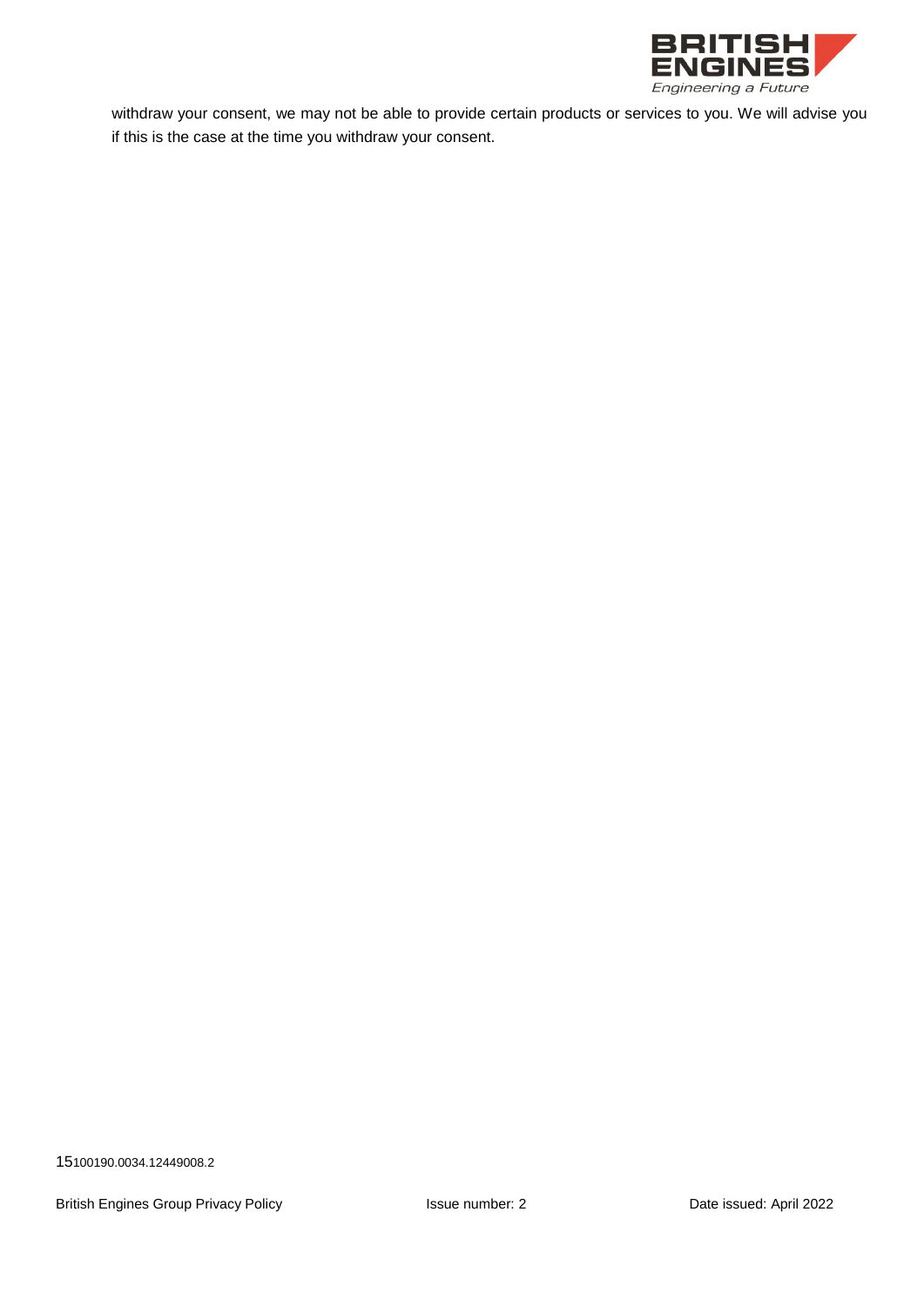

The Group companies are detailed in the table below.

| Company name                           | Website address             | Company number if registered<br>in England and Wales | Country of incor        |
|----------------------------------------|-----------------------------|------------------------------------------------------|-------------------------|
| <b>British Engines (UK) Limited</b>    | www.britishengines.co.uk    | 07159418                                             | England<br>and<br>Wales |
| <b>BEL Engineering (UK) Limited</b>    | www.belengineering.co.uk    | 07970363                                             | England<br>and<br>Wales |
| <b>BEL Valves Limited</b>              | www.belvalves.com           | 00167542                                             | England<br>and<br>Wales |
| <b>CMP Products Limited</b>            | www.cmp-products.com        | 06143400                                             | England<br>and<br>Wales |
| <b>Michell Bearings Limited</b>        | www.michellbearings.com     | 09390648                                             | England<br>and<br>Wales |
| <b>Rotary Power Ltd</b>                | www.rotarypower.com         | 00931010                                             | England<br>and<br>Wales |
| <b>Stadium Export Services Limited</b> | www.stadiumexport.co.uk     | 03066363                                             | England<br>and<br>Wales |
| <b>Tyne Pressure Testing Limited</b>   | www.tynepressuretesting.com | 09165220                                             | England<br>and<br>Wales |

16100190.0034.12449008.2

British Engines Group Privacy Policy **Interpretity Issue number: 2** Date issued: April 2022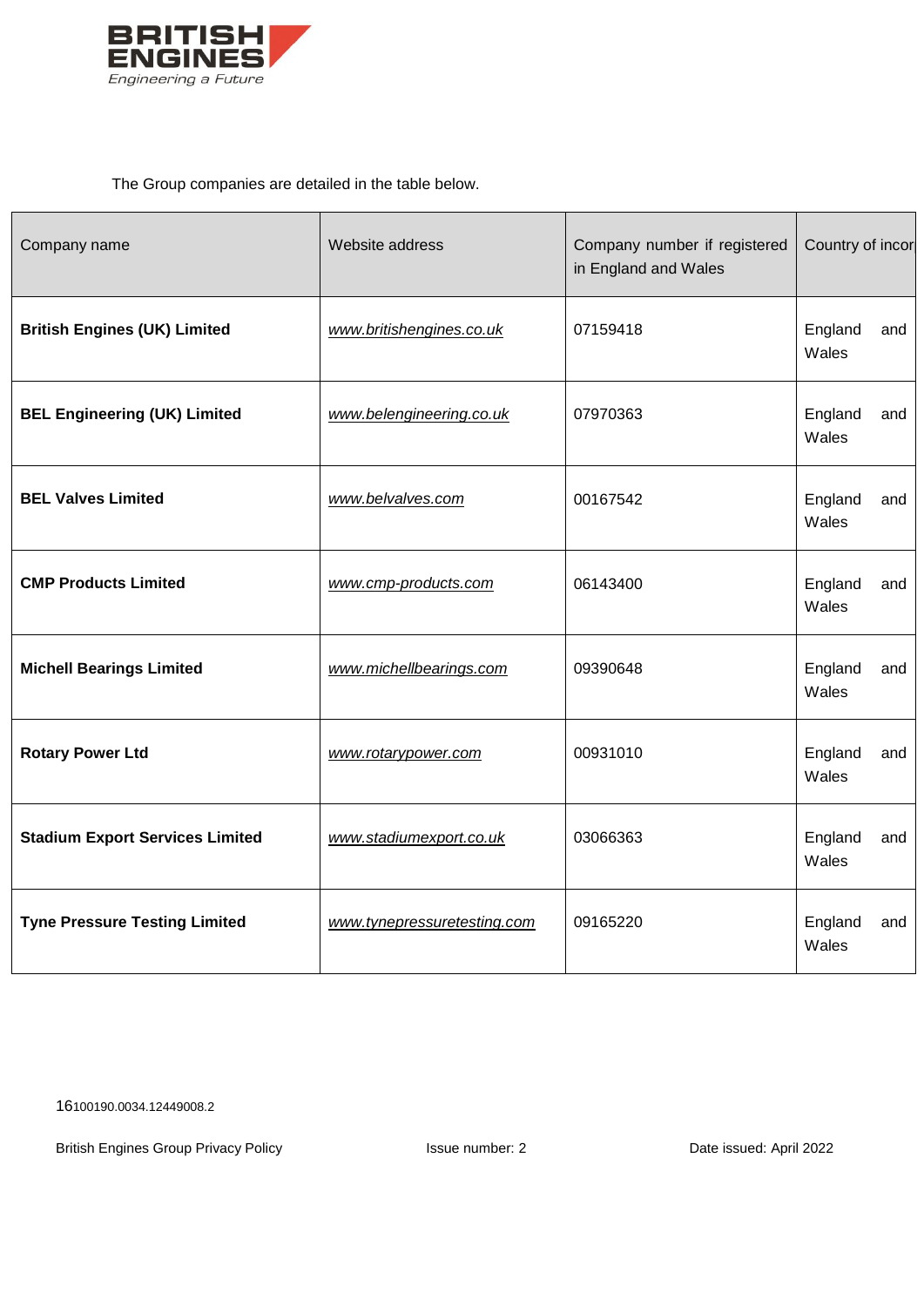

| Company name                                                                                                           | Website address                                                                                                                 | Company number if registered<br>in England and Wales | Country of incor        |
|------------------------------------------------------------------------------------------------------------------------|---------------------------------------------------------------------------------------------------------------------------------|------------------------------------------------------|-------------------------|
| Stephenson Gobin Limited, including<br>trading<br>Geofire;<br>SG<br>when<br>as<br>Transmission or Firedoor Safety Shop | www.stephensongobin.com<br>www.geofire.co.uk<br>www.sgtransmission.com<br>www.firedoorsafetyshop.co.uk<br>www.sgtransmission.de | 01061427                                             | England<br>and<br>Wales |
| <b>BEL Valves Inc</b>                                                                                                  | www.belvalves.com                                                                                                               |                                                      | <b>USA</b>              |
| Michell Bearings (India) LLP                                                                                           | www.michellbearings.com                                                                                                         |                                                      | India                   |
| Rotary Power Vertriebsgesellschaft mbH                                                                                 | www.rotarypower.com                                                                                                             |                                                      | Germany                 |
| Rotary Power Inc                                                                                                       | www.rotarypower.com                                                                                                             |                                                      | <b>USA</b>              |
| <b>CMP Products Texas Inc</b>                                                                                          | www.cmp-products.com                                                                                                            |                                                      | <b>USA</b>              |
| <b>CMP Products Middle East FZCO</b>                                                                                   | www.cmp-products.com                                                                                                            |                                                      | <b>UAE</b>              |
| CMP Products (Korea) Limited                                                                                           | www.cmp-products.com                                                                                                            |                                                      | Korea                   |
| CMP Products SA (PTY) Ltd                                                                                              | www.cmp-products.com                                                                                                            |                                                      | South Africa            |
| <b>CMP Products Germany Gmbh</b>                                                                                       | www.cmp-products.com                                                                                                            |                                                      | Germany                 |
| <b>CMP Edmonton Limited</b>                                                                                            | www.cmp-products.com                                                                                                            |                                                      | Canada                  |
| <b>CMP Products Pty Ltd</b>                                                                                            | www.cmp-products.com                                                                                                            |                                                      | Australia               |

17100190.0034.12449008.2

British Engines Group Privacy Policy **Interpretity Issue number: 2** Date issued: April 2022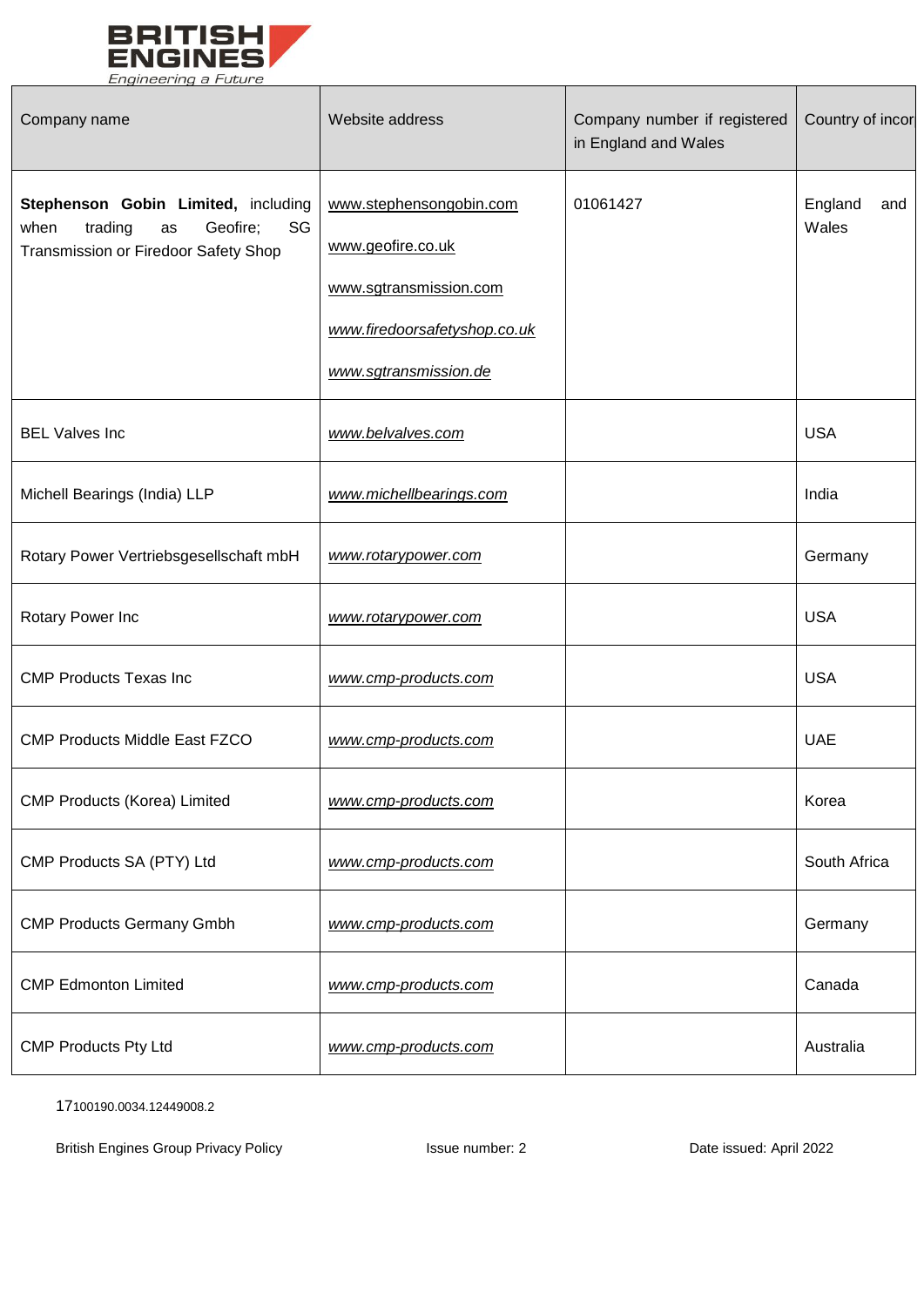

| Company name                                  | Website address      | Company number if registered<br>in England and Wales | Country of incor |
|-----------------------------------------------|----------------------|------------------------------------------------------|------------------|
| <b>CMP Products Limited Liability Company</b> | www.cmp-products.com |                                                      | Russia           |
| <b>CMP Products East Asia PTE Ltd</b>         | www.cmp-products.com |                                                      | Singapore        |

18100190.0034.12449008.2

British Engines Group Privacy Policy **Interpretity Issue number: 2** Date issued: April 2022